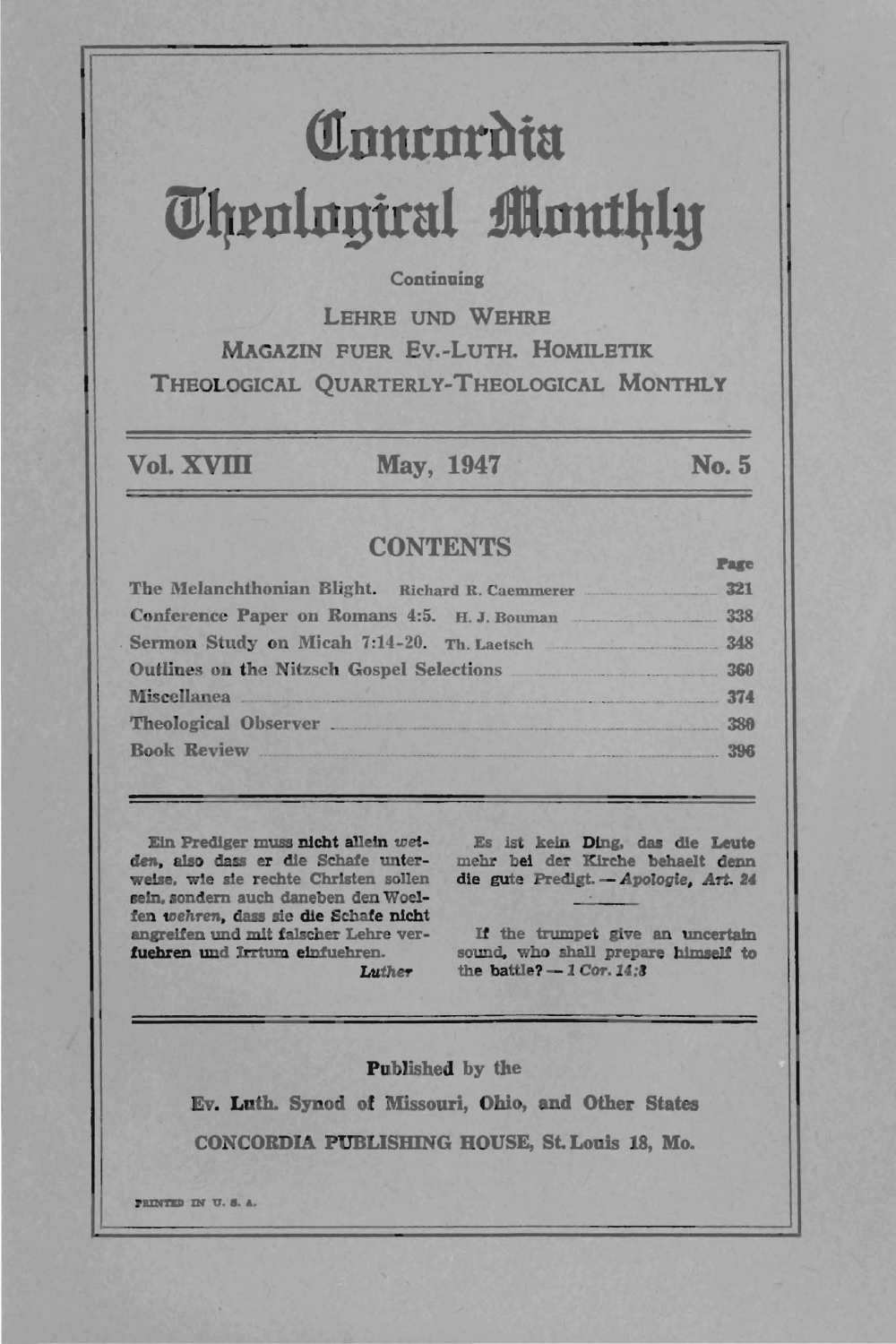# **Miscellanea**

## **Supreme Court Decision on Bus Issue**

On the New Jersey bus-transportation case the Supreme Court split five to four. The majority (Justices Black, Vinson, Reed, Murphy, and Douglas) upheld the State statute which permits the use of tax-raised funds for the transportation of children attending Catholic schools. The court held that there had been no violation of the Constitution. The minority (Justices Rutledge, Frankfurter, Jackson, and Burton) expressed vigorous dissent.

#### 1. The Majority Opinion

Mr. Justice Black, speaking for the majority, set forth the case in litigation. The New Jersey legislature passed a law authorizing local school districts to contract for the transportation of children to and from school. Thereupon a township school board authorized reimbursement to parents of money spent for the transportation of their children in publicly operated busses. Among the beneficiaries were parents who sent their children to Catholic parochial<br>schools. Arch Anderson, in the capacity of taxpayer, filed suit Arch Anderson, in the capacity of taxpayer, filed suit in a State court, contending that both the State and the Federal Constitutions had been violated. The court sustained the appellant in his contention, but the New Jersey Court of Errors and Appeals held that there had been no violation of either the State<br>or the Federal Constitution. The case went to the Supreme The case went to the Supreme Court on appeal. According to charges brought by the appellant, the statute and resolution based on it "Authorize the State to take by taxation the private property of some and bestow it upon others, to be used for their own private purposes." This is said to violate the "due process clause" of the Fourteenth Amendment. Again, "the statute and the resolution forced inhabitants to pay taxes to help support . . . schools which . . . teach the Catholic faith. This is alleged to be a use of State power to support church schools contrary to the prohibition of the First Amendment."

The Constitutional "due process clause" is said to have been violated "because the children are sent to these church schools to satisfy the personal desires of their parents, rather than the public's interest in the general education of all children." But, says the court, "The fact that a state law, passed to satisfy a public need, coincides with the personal desires of the individuals most directly affected is certainly an inadequate reason for us to say that a legislature has erroneously appraised the public need" (the New Jersey legislature has decided that free bus transportation of parochial school children serves a public need). "It is much too late to argue that legislation intended to facilitate the opportunity of children to get a secular education serves no public purpose." Legislation is cited which has to do with the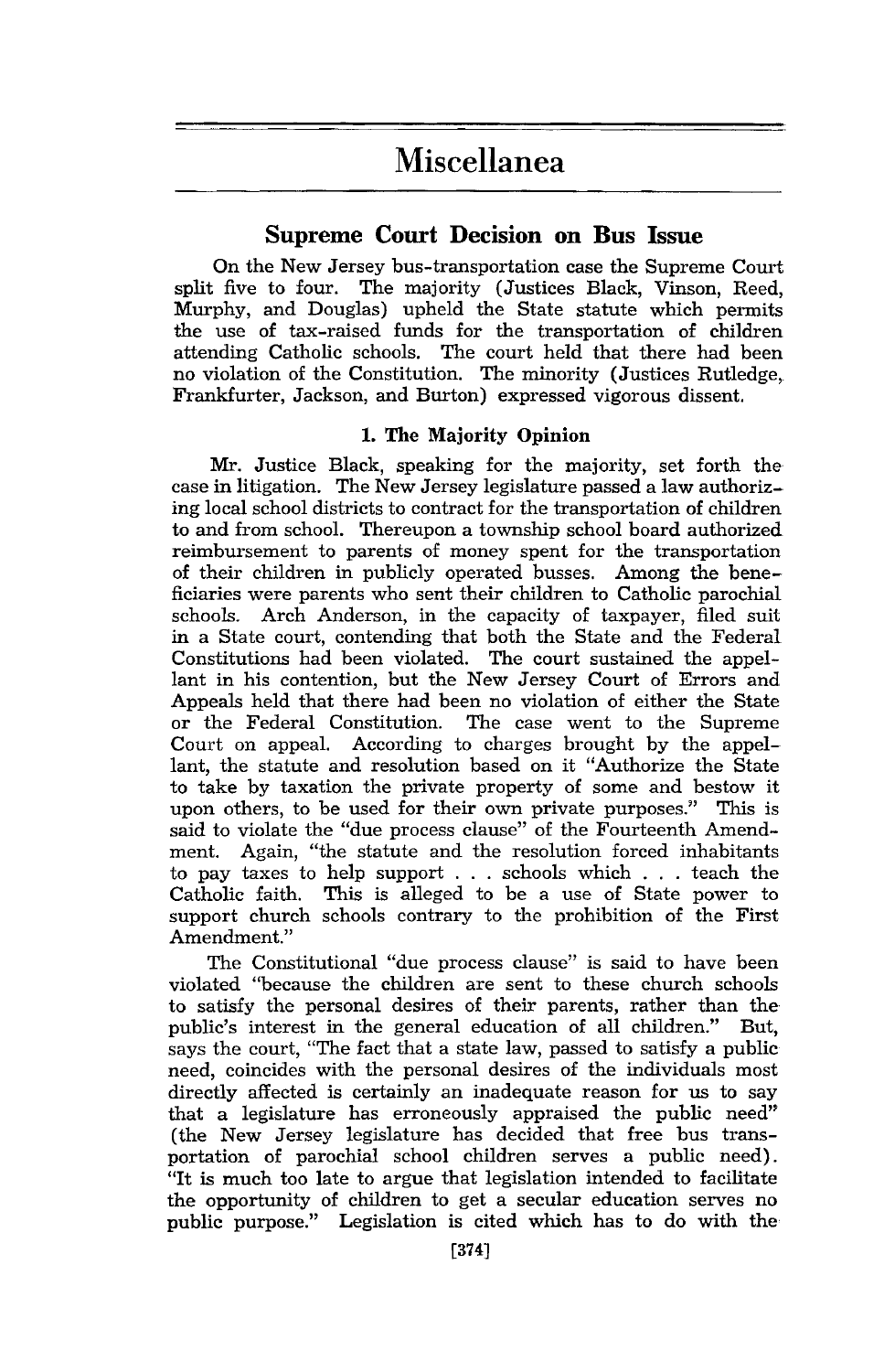granting of subsidies and loans to farmers and others, and also with the reimbursement of parents for the payment of transportation to and from school.

With respect to the other phases of the due process argument the appellant charged that "taxation for transportation of children to church schools constitutes support of a religion by the state." In this case there is a violation of the First Amendment, which prohibits the state from making any law "respecting the establishment of religion." The court replied by first determining the meaning and extent of the "establishment of religion" clause and then applying these principles. "New Jersey cannot consistently with the 'establishment of religion clause' of the First Amendment contribute tax-raised funds to the support of an institution which teaches the tenets and faith of any church. On the other hand, other language of the amendment commands that New Jersey cannot hamper its citizens in the free exercise of their own religion. Consequently, it cannot exclude individual Catholics, Lutherans . . . or the members of any other faith, because of their faith, or lack of it, from receiving the benefits of public welfare legislation." The First Amendment does not prohibit New Jersey from providing free bus transportation to parochial school pupils as a part of a general welfare program. Undoubtedly free transportation, like police protection, is an aid to children in attending a church school. Without this and other provisions some parents would probably be unable to send their children to the school of their preference. "But such is obviously not the purpose of the First Amendment. That Amendment requires the state to be neutral in its relations with groups of religious believers and non-believers; it does not require the state to be an adversary."

The decision of the court is further strengthened by the bearing compulsory education laws have on the issue. "This court has said that parents may in the discharge of their duty under state compulsory education laws, send their children to a religious rather than a public school if the school meets the secular educational requirements which the state has power to impose. It appears that these parochial schools meet New Jersey's requirements. The these parochial schools meet New Jersey's requirements. State contributes no money to the schools. It does not support them. Its legislation, as applied, does no more than provide a general program to help parents get their children, regardless of their religion, safely and expeditiously to and from accredited schools."

"The First Amendment has erected a wall between Church and State. That wall must be kept high and impregnable. We could not approve the slightest breach. New Jersey has not breached it here." It will be noted that Mr. Justice Black upholds the principle of separation of Church and State, but is careful to draw a line of distinction between state aid to church schools and the general public welfare program which is intended to serve children regardless of their religious beliefs.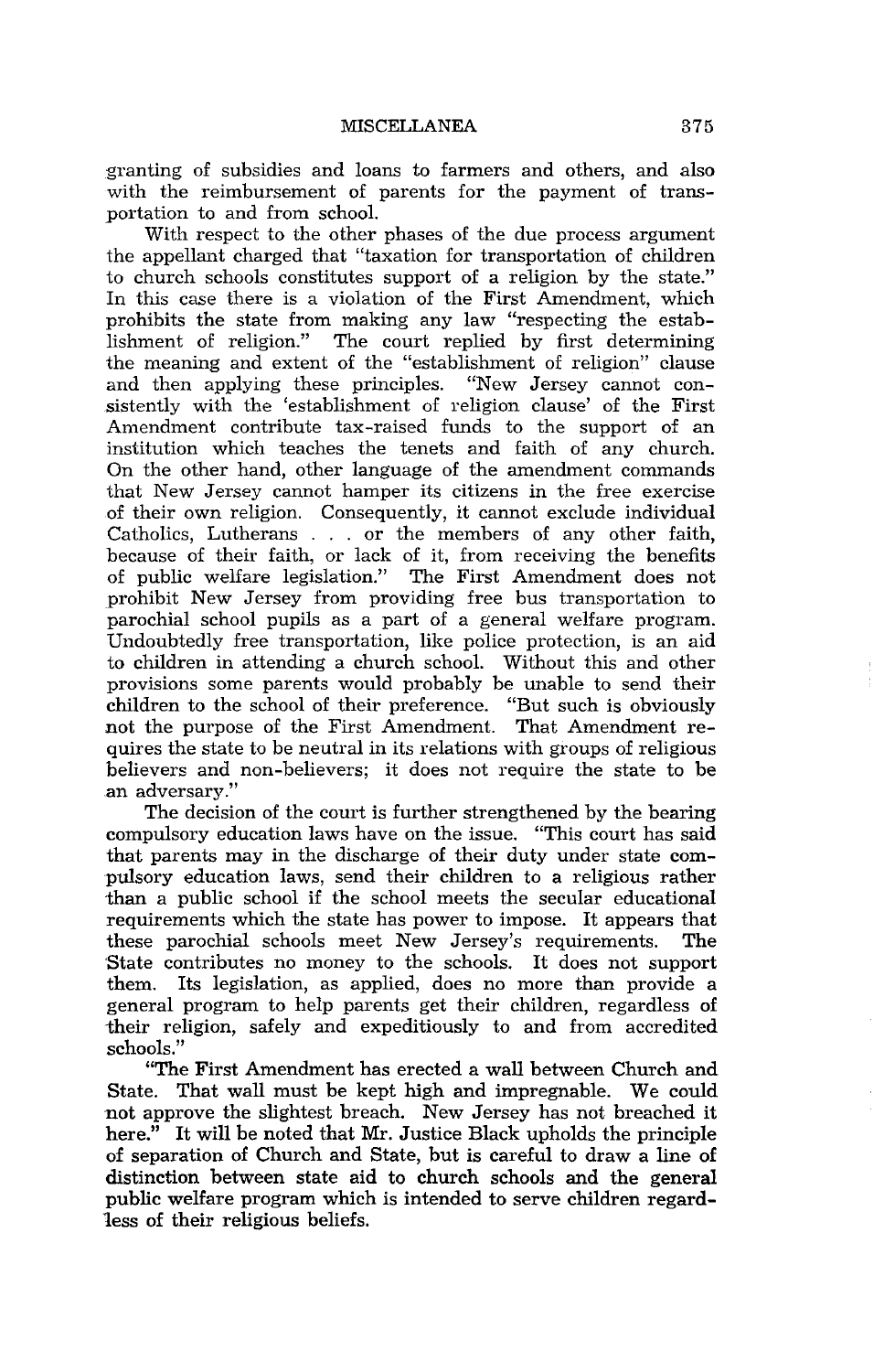#### 376 MISCELLANEA

#### 2. The Minority Opinion

Mr. Justice Rutledge rejects the interpretation of the majority and takes a stand in favor of absolute separation of Church and State. He says: "This case forces us to determine squarely for the first time what was 'an establishment of religion' in the First Amendment's conception; and by what action to decide whether New Jersey's action violates its command." The purpose of the amendment was "to create a complete and permanent separation of the spheres of religious activity and civil authority by comprehensively forbidding every form of public aid or support for religion." The Amendment protects every individual and group in the free exercise of religion in any and every form. It prohibits state aid and guarantees religious freedom to all. "Madison opposed every form and degree of official relation between religion and civil authority. For him religion was a wholly private matter For him religion was a wholly private matter beyond the scope of civil power either to restrain or support. Denial or abridgement of religious freedom was a violation of rights both of conscience and of natural equality. State aid was no less obnoxious or destructive to freedom and to religion itself than other forms of state interference."

Today, "apart from efforts to inject religious training or exercises into the public schools, the only serious surviving threat to maintaining that complete and permanent separation of religion and civil power which the First Amendment commands is through the use of the taxing power to support religion, religious establishments, or establishments having a religious foundation whatever their form or special religious function." (Parochial schools fall under this classification.)

"Does New Jersey's action furnish support for religion by use of taxing power? Certainly it does, if the test remains undiluted as Jefferson and Madison made it, that money taken by taxation from one is not to be given to support another's religious training or belief or indeed one's own. Today as then the furnishing of 'contributions of money for the propagation of opinions which he disbelieves' is the forbidden exaction; and the prohibition is absolute for whatever measure brings that consequence and whatever amount may be sought or given to that end." In this case the parents pay for the transportation of their children to parochial schools, and tax-raised money is used to reimburse them. This not only helps the children get to parochial schools, it helps them get "religious training and teaching." Believers of all faith and nonbelievers are thus compelled to pay taxes to support a religious faith which they do not espouse.

"New Jersey's action therefore exactly fits the type of exaction and the kind of evil at which Madison and Jefferson struck. Under the test they framed, it cannot be said that the cost of transportation is not part of the cost of education or the religious instruction given." Nor can it be argued that the tax money is being used to cover the secular instruction given in religious schools, for parents have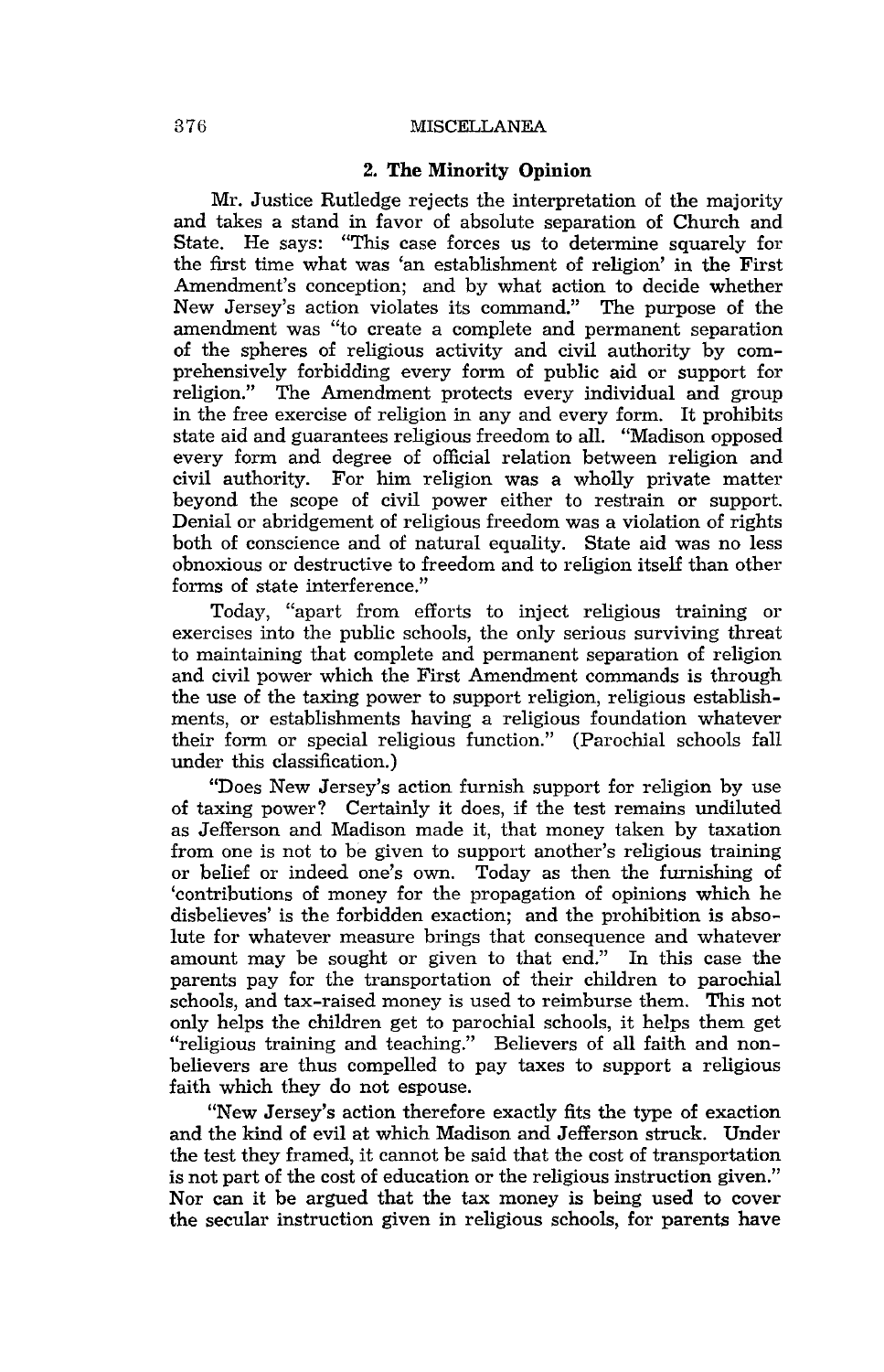MISCELLANEA 377

their children transported to such schools precisely because of the religious instruction given there. Here the argument is brought that "transportation, where it is needed, is as essential to education as any other element." It is just as essential as school books, lunches, athletic equipment; and writing material. If transportation is just as essential as these other elements of the school program, the aid thus given is "outlawed." No rational line can be drawn between payments for such larger, but not more necessary, items and payment for transportation. The only line that can be drawn is one between more dollars and less. Certainly in this realm such a line can be no valid constitutional measure.

The argument that free transportation is a part of the public welfare program has no weight. It destroys the force of the Amendment, and "then there could be no possible objection to more extensive support of religious education in New Jersey." There is no reason why the State should refuse to "make full appropriation for support of private, religious schools just as is done for public instruction." The view of the majority therefore contradicts the whole purpose and effect of the First Amendment as heretofore conceived. "This is not therefore just a little case over bus fares. In paraphrase of Madison, distant as it may be in its present torm from a complete establishment of religion, it differs from it only in degree; and is the first step in that direction. Today as in his time 'the same authority which can force a citizen to contribute three pence only ... for the support of anyone religious establishment, may force him' to pay more; or 'to conform to any other estab-lishment in all cases whatsoever.' And now, as then, 'either ... we must say, that the will of the Legislature is the only measure of their authority; and that in the plenitude of this authority, they may sweep away all our fundamental rights; or, that they are bound to leave this particular right untouched and sacred.'"

Finally, "two great drives are constantly in motion to abridge, in the name of education, the complete division of religion and civil authority which our forefathers made. One is to introduce religious education and observances into the public schools. The other, to obtain public funds for the aid of various private religious schools. In my opinion both avenues were closed by the Constitution. Neither should be opened by this court."

#### 3. Remarks

The disagreement of the members of the Supreme Court on this' issue is due to a sharp divergence of opinion regarding the interpretation of the First Amendment. Inherent in the First Amendment is the principle of separation of Church and State. The majority entertains a broad or modified view of separation of Church and State. The minority has taken a stand for absolute separation of Church and State.

Let us consider the broad or modified view. Within this interpretation the state may· have recourse to religion to the extent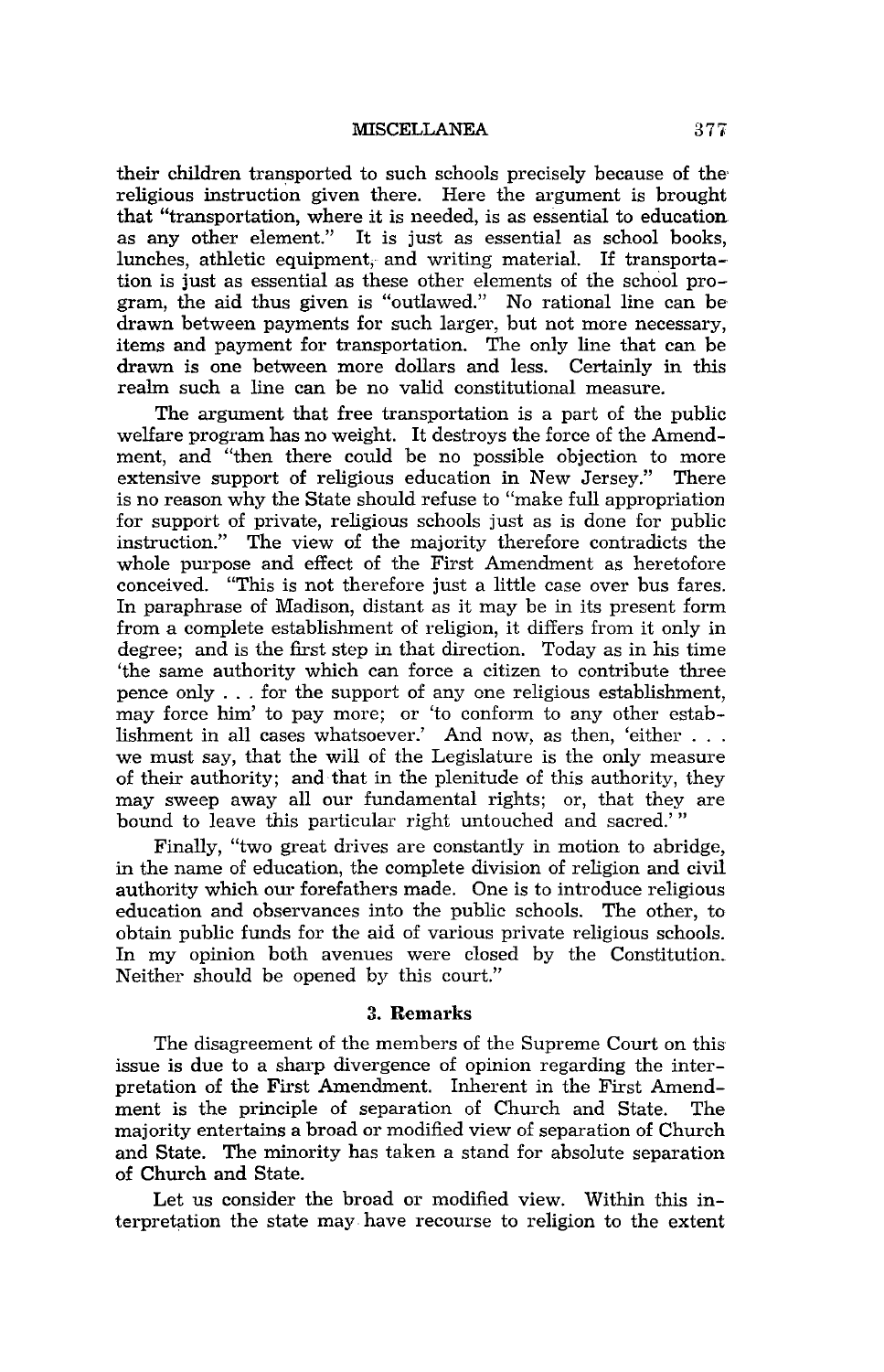that there is no violation of the religious freedom of individuals or groups. Bible reading without comment in the public schools is a case in point. "Separation of Church and State means religious It does not mean that government is completely disassociated from religion" (National Education Association, Research Bulletin XXIV, No.1, p. 7). Lutherans, in so far as they sanction chaplaincies, entertain the modified view of separation of Church and State. We entertain this view also in so far as we distinguish between the social welfare program and the instructional program. Three years ago Synod adopted a statement on "State Support of Church Schools," in which the distinction is made between the social service program (library service, lunches, health service, transportation, etc.) and the teaching program of the state. All children attending public or parochial schools are entitled to the benefits of the social service program. Relative to state aid the statement says: "We as citizens should not agitate for state support but oppose the granting of state funds for sectarian use" (Pro*ceedings,* 1944, pp. 131-134). Let us note that Synod's statement and the majority opinion of the Supreme Court are in agreement.

Now let us glance at the minority opinion. Although absolute separation of Church and State has never obtained in the United States, the minority believes that theirs is the only legitimate interpretation of the First Amendment. In taking this stand they draw an absolute line of cleavage between the sacred and the secular. Consistently adhered to, this stand would require that the practice of Bible reading without comment be banished from all public schools, although the courts have rather consistently held that the practice is constitutional. Church-supported religious instruction, as now carried on in some localities in the schools, likewise released-time religious instruction, would be prohibited. The National School Lunch Act, whose benefits our own parochial schools have shared, would be unconstitutional. Most of us will hardly agree with Mr. Justice Rutledge when he says that textbooks, lunches, and transportation are essential in the same sense that salaries, buildings, and equipment are essential. In our opinion the schools will function even when parents are required to purchase textbooks and provide lunches and transportation for their children. Our schools have availed themselves of the lunches and of transportation provided by the state because we believe that these things belong to the social welfare program and, if granted to one group, should be granted to all groups without discrimination. We believe, therefore, that the distinction which Mr. Justice Black makes between the social welfare program and the instructional program is a valid one. If the distinction is valid, the arguments of the dissenting Judges lose their force. There has been no violation of the Constitution. The use of tax-raised funds to promote a social welfare program for all children attending public and parochial schools does not infringe upon the religious liberty of anyone. In conclusion, it might be well to observe that the divergence of